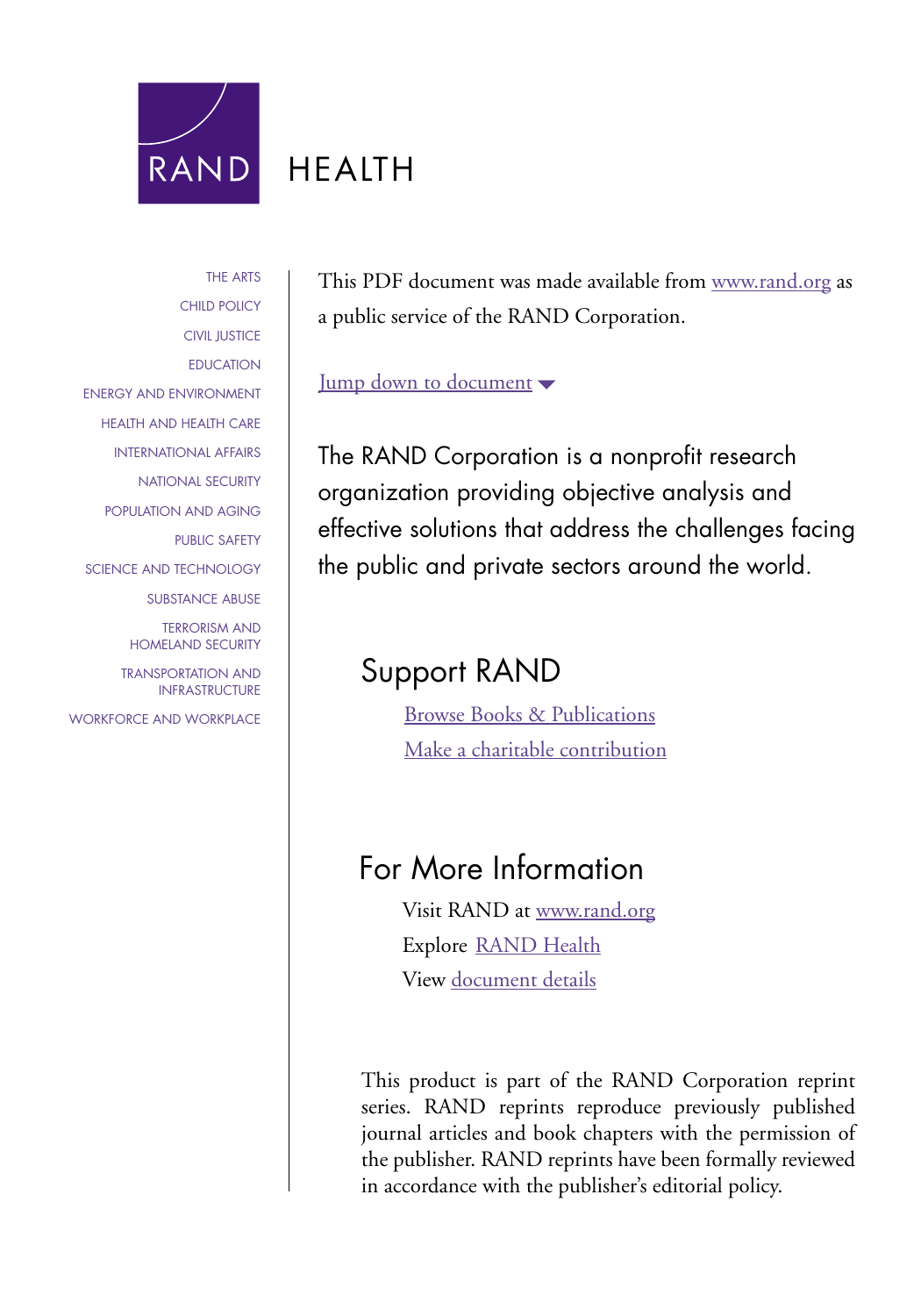<span id="page-1-0"></span>Michael D. Greenberg M. Susan Ridgely Douglas S. Bell

### Electronic Prescribing and HIPAA Privacy Regulation

Electronic prescribing offers the prospect of safer medication management, but fulfillment of that promise depends on ready access to personal health information from many sources, thus raising new concerns about information privacy and security. Federal privacy regulations under the Health Insurance Portability and Accountability Act of 1996 (HIPAA) limit the sharing of health information by providers, and particularly may discourage information sharing over distributed computer networks. This analysis finds that although HIPAA has only a limited effect on current e-prescribing practices, future electronic prescribing systems will likely fall short of their potential benefits, absent policy refinements designed to encourage clinically appropriate, networked sharing of patient health information.

The public health effects of new drugs depend in part on their being accurately and appropriately prescribed. Prescribing, however, has only recently started to undergo a high-technology shift analogous to the transformation of medicine more generally. The proliferation of networked information systems promises a new dimension for innovation in health care, with pharmacy and the medication management process presenting a prime target for reform (DHHS 2000; NAS 2000).

In the abstract, electronic prescribing (''e-prescribing" or "e-Rx") involves the use of computerized technologies to support the writing and verification of prescriptions, the dispensing of medications to patients, and the maintenance of related records, potentially across multiple physical locations and medical providers. Electronic

prescribing systems could offer numerous advantages over pen and ink, including automated screening for contraindications, the integration of prescriptions into an electronic medical record, and reduction of communication errors between health care providers and pharmacists (Bell et al. 2004). At the same time, the conversion of medical information (including prescriptions) to a digital medium also creates new potentials for misappropriation and breach of confidentiality. Fueled in part by these concerns, the U.S. Congress passed the Health Insurance Portability and Accountability Act of 1996 (HIPAA), thereby authorizing federal regulations to establish privacy and security safeguards for identifiable health information (HIPAA 1996). With regard to prescribing practice, these regulatory safeguards are important because they impose on

Michael D. Greenberg, J.D., Ph.D., is an associate behavioral scientist at RAND Health in Pittsburgh, Pa. M. Susan Ridgely, J.D., is a senior policy analyst at RAND Health in Santa Monica, Calif. Douglas S. Bell, M.D., Ph.D., is an assistant professor, Division of General Internal Medicine and Health Services Research, David Geffen School of Medicine at University of California, Los Angeles. Support for this research came from Pfizer, Inc. Address correspondence to Dr. Greenberg at RAND Health, 201 North Craig St., Pittsburgh, PA 15213. Email: michael\_greenberg@rand.org

> Inquiry 41: 461-468 (Winter 2004/2005). © 2004 Excellus Health Plan, Inc. 0046-9580/04/4104–0461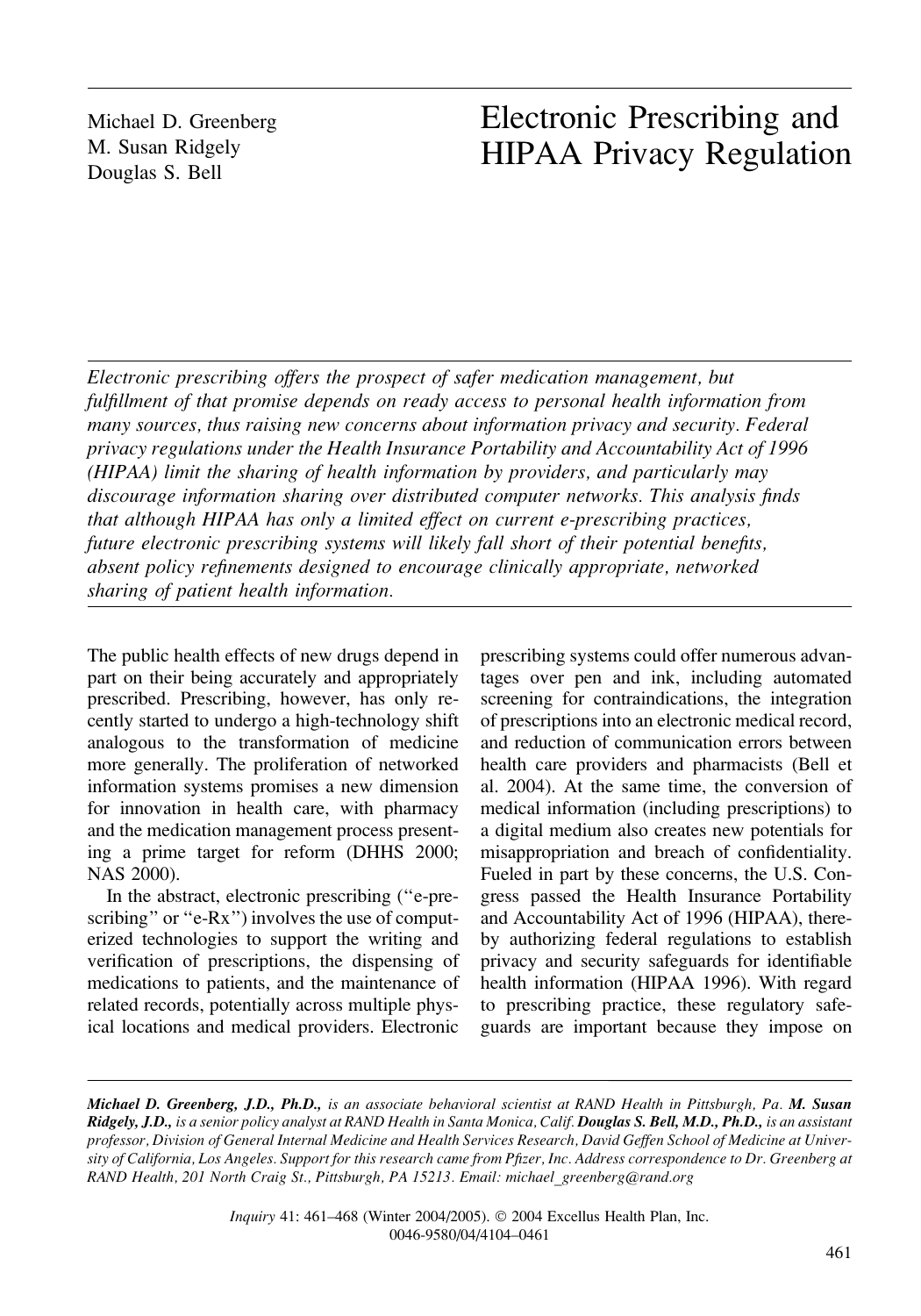physicians and pharmacists the affirmative obligation to protect prescription information from misuse or wrongful disclosure. The safeguards are also likely to influence the development of future electronic prescribing systems by introducing privacy and security standards into e-Rx system design, and by limiting the functions such systems may perform.

This paper examines the practical impact and policy implications of federal privacy and security regulations under HIPAA for electronic prescribing. By now, HIPAA and its regulations have become widely known, in part because of the strenuous compliance efforts that providers and health plans have been forced to undertake. Many academic and professional commentaries already have been written on HIPAA and its legal requirements (see e.g., Annas 2003; Hussong 2000; Ridgely and Greenberg 2002). Rather than recapitulating a full summary of those requirements here, we assume that readers are already familiar with the basic HIPAA regulatory scheme, and we address only those specific elements of the regulations that raise greatest concern for e-prescribing. In our view, the effect of federal HIPAA regulations, although placing a significant burden on prescribing practice generally, probably does not impose much incremental burden on current forms of electronic prescribing over conventional practice. However, the HIPAA regulations do raise a flag of concern for future development of new e-Rx systems. The HIPAA regulations are likely to have an inhibitory effect on the networked sharing of personal health information among providers, which could undercut the potential clinical benefits that technology might bring to new e-Rx systems.

The development of new e-Rx systems ultimately reflects two sets of competing interests. On the one hand, privacy rights for consumers entail administrative burdens for health care providers and limits on providers' ability to use and disclose patient information. On the other hand, future innovations in prescribing technology could help to transform the practice of medicine, and perhaps to improve radically the safety of patients. But the necessary technical innovations could require building a distributed information infrastructure for prescriptions, as well as broadband sharing of prescription information among clinical providers. It is not clear that the privacy rules contemplate, or will permit, this kind of information sharing, and the result could be to impede the development of new technology with substantial value for patient care. The purpose of this paper is to elucidate the trade-off, and ultimately to suggest ways in which the balance of interests between privacy and new e-Rx technology might be refined to the benefit of consumers.

### HIPAA Privacy Regulations: Core Concepts

At their most general level, the federal privacy rules under HIPAA can be understood as creating broad nondisclosure responsibilities for medical providers, health plans, and health care clearinghouses (collectively, "covered entities"), in connection with health information that includes patient identifiers (i.e., protected health information or PHI). With regard to such information, covered entities are not only prohibited from making disclosures, but also have the affirmative obligation to protect against unauthorized use or access—an obligation that takes the form of technical, administrative, and physical requirements to ensure information security. Against this broad set of privacy requirements, the HIPAA rules establish a series of exemptions, within which the use and disclosure of PHI is permitted. The most important of these safe harbors covers ''treatment, payment, and operations'' (TPO), and allows for the use of protected information by clinicians in actually delivering health care to a patient. Conventional prescribing activities would ordinarily fall within this TPO safe harbor, although providers of care nevertheless remain bound to honor the safeguarding requirements of the privacy rules.

### Current Effects of HIPAA Privacy Rules on E-Rx Practice Similar to Conventional Rx

As of 2004, some forms of electronic prescribing have already begun to proliferate among American health care providers. Fax-based transmission of prescriptions, for example, is fairly widespread, and an initial generation of e-prescribing digital technologies (e.g., using palm-top computers and Internet-based communications) also have been tested and deployed in various parts of the country (Ash, Gorman and Hersh 1998). Current e-Rx systems involve the use of computers to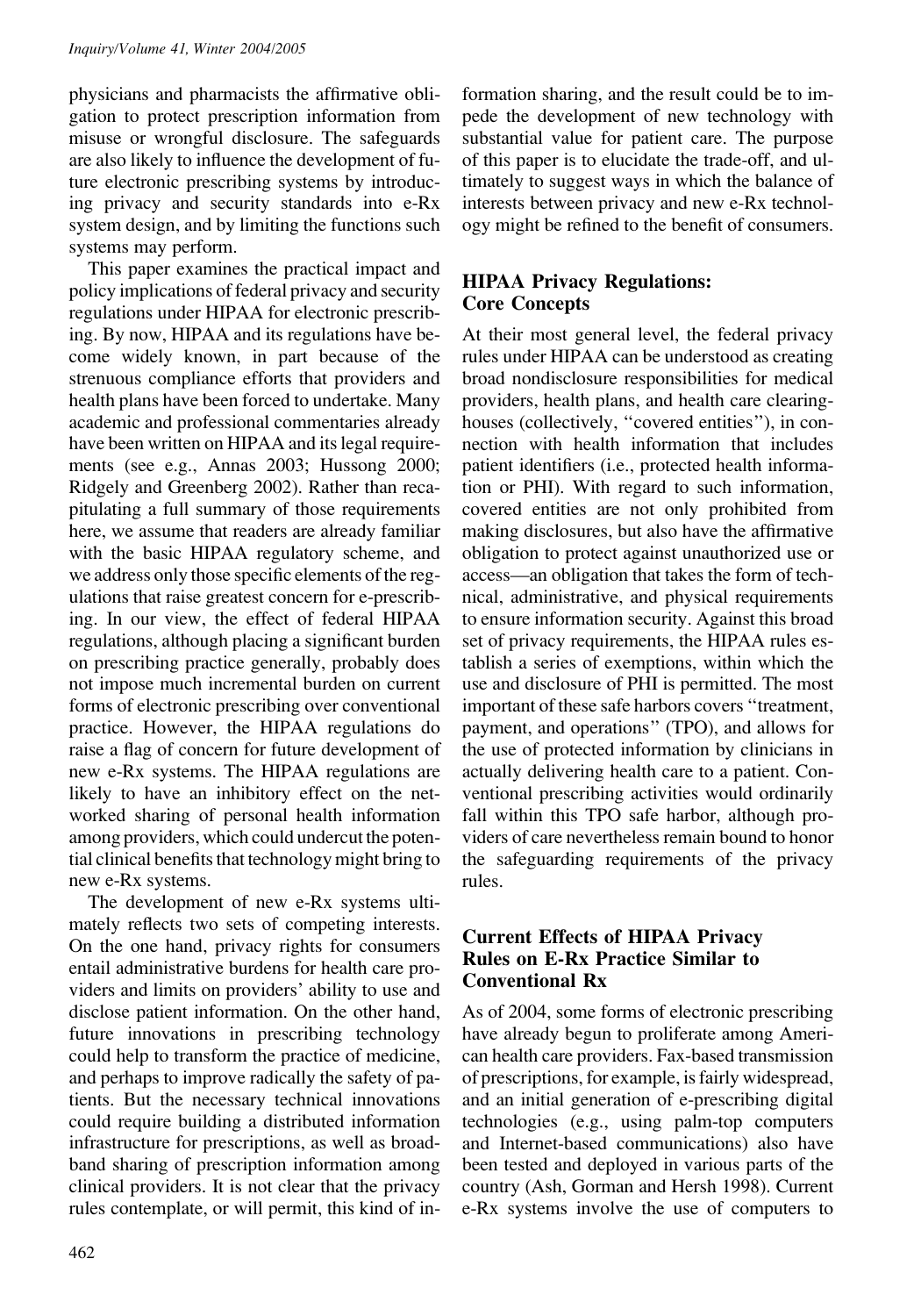facilitate prescription data entry, storage of prescription information, and transmission of related data between physicians and pharmacists. This kind of e-Rx activity broadly falls into the TPO regulatory exemption under HIPAA (DHHS 2004a, 2004b) – that is, activity in direct service of clinical care. Consistent therewith, the use and disclosure of personal health information in

connection with e-prescribing can generally be undertaken by providers without written authorization from individual patients. Nevertheless, HI-PAA privacy and security standards still exert influence over several aspects of the prescribing process, including storage of and access to related records, as well as the communication of records between providers. Note that HIPAA is not restricted in its application to protected health information in digital form (DHHS 2004c). As a result, some elements of the HIPAA regime apply to all prescribing activities (whether or not e-Rx technology is involved), while others apply specifically to e-Rx transmissions and to the computer systems in which digital prescription information resides.

Some of the broader privacy mandates under HIPAA require the protection of PHI through limitations on information access to appropriate health care personnel, physical safeguarding of information (or information systems) against unauthorized intrusion, training of personnel with regard to appropriate privacy procedures, and limitation of nontreatment disclosures of PHI to a ''minimum necessary'' standard (see general discussion and regulatory citations in Ridgely and Greenberg 2002). Notably, these sorts of requirements impose similar demands on prescribing physicians and pharmacists regardless of whether e-Rx systems are adopted in support of clinical practice. PHI, even when reduced to a physical paper record, is entitled to these protections. As a practical result, physicians and pharmacists generally have had to tighten controls over PHI in prescription records across a range of clinical settings, and have had to ensure that support staff are both familiar and compliant with privacy procedures (DHHS 2004d).

The adoption of new technology to support prescribing (particularly in electronic record keeping) in no way modifies these HIPAA standards. But because electronic records are more portable and more readily duplicated than paper, HIPAA regulations also impose some additional

security burdens on electronic media, primarily in the form of technical access controls and user authentication features (like password protection; DHHS 2004e). Given that these sorts of technical features have to be incorporated into the design of e-Rx software, it is not clear that they create a disincentive to electronic prescribing per se, apart from any associated incremental costs for the acquisition of e-Rx systems.

The element of the prescribing process that most implicates privacy concerns involves the transmission of information between physicians and pharmacists. Clinically, this transmission is important because it defines the nature of the medication to be dispensed to the patient, and because it involves a collaboration between physician and pharmacist to ensure medication appropriateness and safety. From a privacy perspective, the transmission of prescriptions is also important, in part because information in transit is subject to unlawful interception, and in part because information once transmitted should retain the same level of privacy protection that it held originally. Old-fashioned written and telephone prescriptions implicitly involve an authentication process, either through direct contact between doctor and pharmacist, or through the formal identification provided by a signed prescription blank. Authentication serves a number of functions unrelated to privacy; among other things, it helps to ensure that both professional parties involved in a prescription are bound by HIPAA privacy rules, and are legitimately engaged in clinical activity within the TPO exemption. By implication, both physicians and pharmacists have an obligation to protect against unlawful intrusion on the prescription process. Where Rx communications are paper- or telephone-based, the risks of intrusion are partly mitigated by the nature of the communications medium, which is fundamentally less amenable to misappropriation than is digital communication.

E-Rx technologies that support the transmission of digital prescriptions create incremental privacy and security burdens beyond those that apply to more conventional communications. Authentication of digital prescriptions, for example, requires technical support through features in e-Rx software, since digital prescriptions involve no direct contact between professionals, and no physical signatures from doctors.<sup>1</sup> HIPAA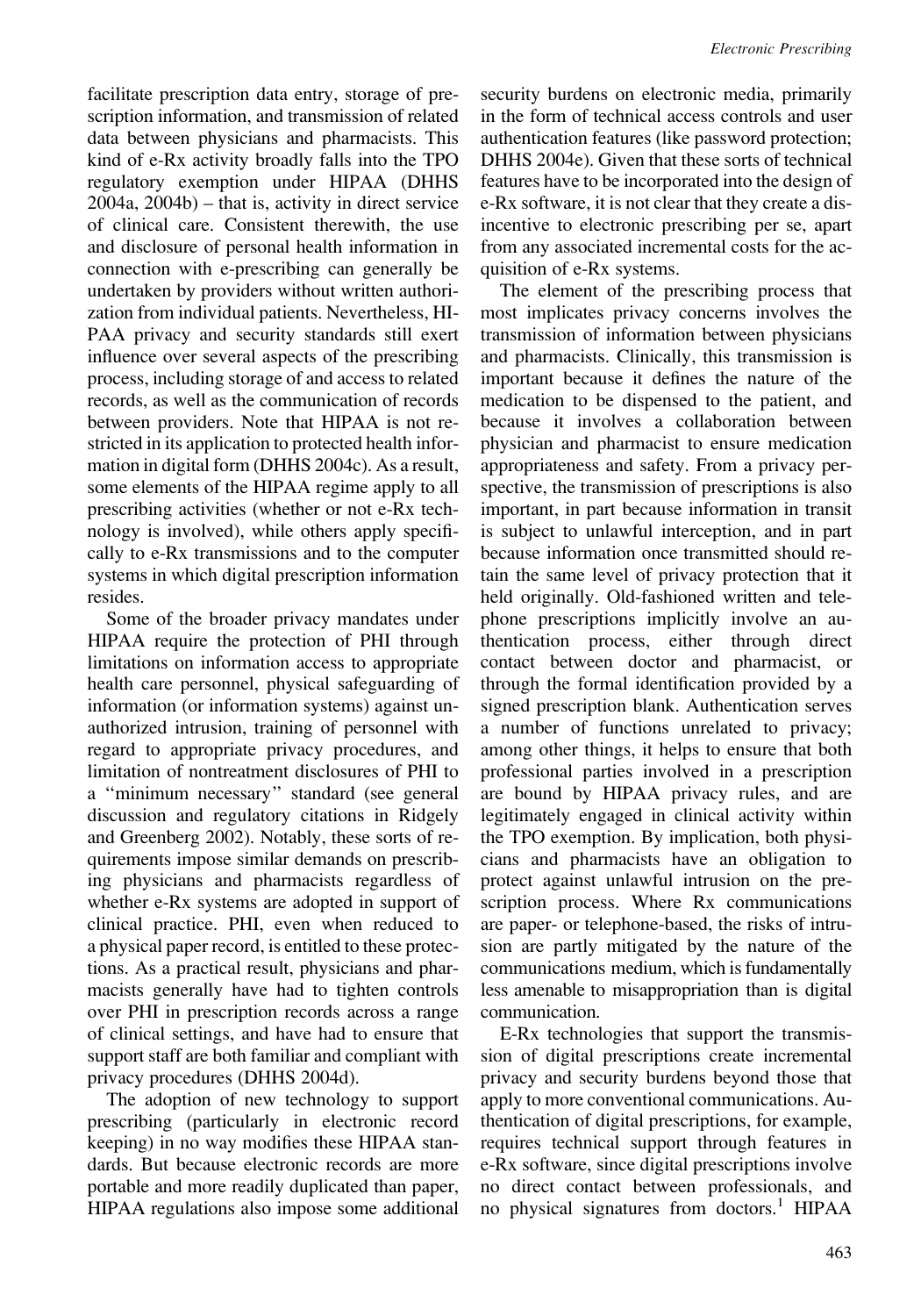privacy and security rules include these sorts of technical requirements for electronic interchanges of PHI, and even contemplate the development of new authentication technologies such as digital signatures (DHHS 2004e). Likewise, the electronic communications medium itself raises more concerns about security and misappropriation than does conventional communication, because electronic records are inherently easier than paper to copy and to transmit. As a result, HIPAA privacy and security rules establish computerized standards for protecting information in transit, as by encrypting data and limiting outside access to communications nodes that store PHI (DHHS 2004e). Although these sorts of requirements do impose an incremental technology burden on the development of e-Rx systems, it is again unclear that they create an operational disincentive to e-prescribing apart from incremental technology costs.

E-prescribing, in its simplest form, is limited to bilateral communications between a doctor and a pharmacist, and to ancillary tasks such as prescription data entry and record-keeping by both parties. Many of the restrictions that HIPAA imposes on this simple form of e-prescribing are no different from HIPAA restrictions that apply to pharmacy practice more generally. Moreover, to the extent that HIPAA standards entail unique requirements for e-prescribing, those burdens are largely manifested in technical privacy and security features in the design of e-Rx systems, rather than in operational burdens on the clinical practice of e-prescribing. In fact, it is difficult to identify new, specific HIPAA-related liability risks in prescribing practice—at least that accrue uniquely to the use of e-Rx technology in favor of traditional modes of communication. One possible example of such risk might involve e-Rx systems that allow physicians to order prescriptions through a palm-top computer interface (i.e., PDA). Note that PDAs are inherently portable, and are potentially a desirable target for theft. To the extent that identifiable prescription data resides within an e-Rx PDA, then HIPAA regulations might foreseeably require doctors to take reasonable care in safeguarding their PDAs from theft, loss, or intrusion (DHHS 2004d). Once again, however, technical features in e-Rx systems could be designed to ameliorate PDA privacy risks, as by password protection, data encryption, and limiting the amount of PHI that

464

is stored locally in a PDA interface. In sum, the effects of HIPAA on the simplest forms of bilateral e-Rx practice, while not insubstantial, are not qualitatively distinct from HIPAA's effects on conventional prescribing practice.

#### Future Effects of HIPAA Privacy Rules on E-Rx Development

Notwithstanding the previous discussion, HIPAA privacy and security rules nevertheless represent a significant constraint on e-prescribing systems and technology development. Much of the desirability of e-Rx technology lies not in its current limited incarnation, but rather in its future potential for transforming the prescribing process. From a clinical perspective, the writing of prescriptions is an important element in the broader management of a patient's care. Information about an individual's prescriptions could potentially be relevant to many different health care professionals, all of whom work in providing a range of clinical services to a patient. Conversely, good clinical decisions about prescribing medications also might draw on patient-care information from diverse health care settings, services, and professionals. Thus, although individual instances of prescription writing may be bilateral (i.e., occurring between one physician and one pharmacist), the Rx process is nevertheless embedded in a larger network of health care information, and ideally should draw on and distribute information to that network in support of clinical care. E-Rx technology has the potential to facilitate the networked flow of prescription information in a manner that is qualitatively different from the bilateral communication of prescriptions by paper or telephone.

Given the aforementioned, what kinds of technical features might be required for future e-Rx systems to achieve their full functional potential? A recent expert panel study led by RAND to develop standards for e-Rx systems offers some guidance for what e-Rx might optimally look like in the future (Bell, Marken et al. 2004). In particular, e-Rx systems could involve significant automated decision support tools to ensure appropriate prescribing practice, given available diagnostic, treatment, and insurance information for particular patients. Systems could generate alerts to prescribers in the event of medication contraindications or other possibilities for prescribing er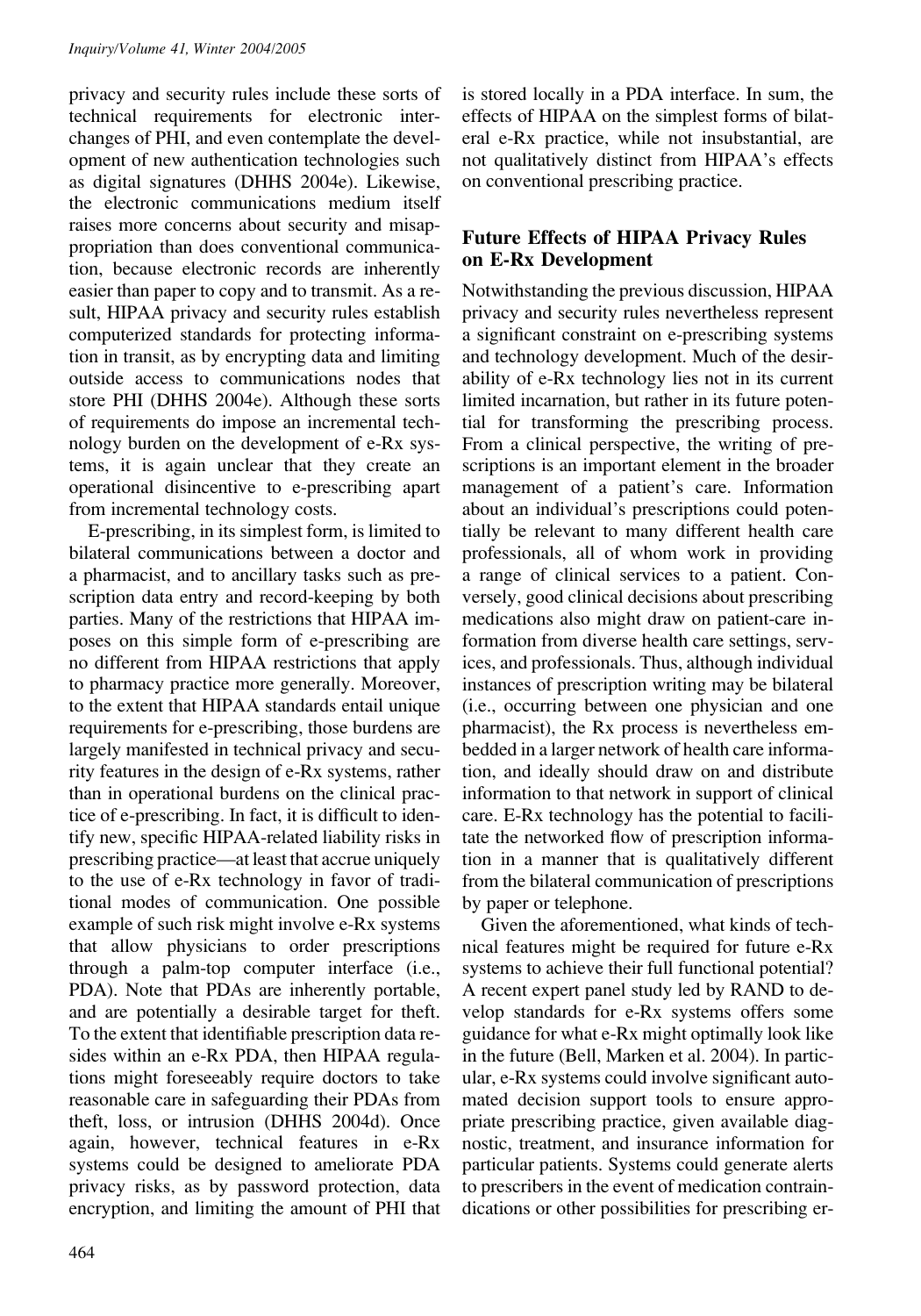ror. Systems also could be designed to monitor patient adherence to prescriptions, to provide prescribers with related information about adherence and renewals, and to give automatic reminders and tracking concerning related laboratory test information. One of the key requirements that underlies these sorts of functions involves the capacity of e-Rx systems to integrate with other sorts of health care information technologies, including electronic medical records and practice management databases. This kind of integration could permit e-Rx systems to access patient historical data from a range of medical and pharmacy sources, and allow these systems to generate both a current prescription list and a complete prescription history. Security features presumably would be included in e-Rx systems to restrict data access to those physicians, pharmacists, and support staff who have clinical responsibility with regard to specific patients.

The kind of system integration and data sharing that offers greatest promise for improving clinical prescribing practice is also the most challenging aspect of e-Rx under HIPAA and the privacy regulations. As discussed earlier, e-Rx in its simplest, bilateral form is a basic aspect of clinical health care, and as such falls within the TPO exemption under the HIPAA privacy rules. Electronic prescribing in the context of a distributed health information infrastructure, however, is another animal. E-Rx systems that generate and share information across multiple provider organizations and pharmacies create a range of privacy and security concerns that go well beyond the simple bilateral case. This occurs in part because access to prescription information cuts across multiple organizations and computer platforms, and in part because individual health care organizations have diminished control over information in a distributed network.

The threshold legal question that arises here is whether this kind of distributed e-Rx activity still falls within the TPO exemption as an aspect of clinical care, or whether the networked maintenance and exchange of prescription information goes beyond the scope of the TPO exemption. The answer to this question is ambiguous under the HIPAA privacy regulations — arguments could be advanced to support either conclusion. Regardless, what is apparent is that advanced e-Rx technology could involve massive sharing and processing of clinical data across computer networks in a manner that is different from conventional clinical care, but which arguably might supplement or replace it.

If the TPO exemption does not apply, then distributed e-Rx information sharing would have to be shoe-horned into HIPAA compliance through some other regulatory mechanism, perhaps under the business associate rule. But even if the TPO exemption does apply, the exchange and maintenance of prescription information in a distributed, inter-organizational computer network still raise significant questions under HIPAA. The HIPAA privacy rules, for example, establish that patients have a right not only to review their health care records, but to demand the correction of mistakes (DHHS 2004f; DHHS 2004g).

It is not clear how these rules would apply in a context of an e-Rx infrastructure where no single organization has control over prescription records, and where every organization depends on information that is supplied and maintained by others. Similarly, one might ask how the privacy notice requirements under HIPAA (DHHS 2004h) are supposed to apply in circumstances where the privacy of prescription information is as much affected by other organizations' privacy policies as by those of a specific pharmacy or medical practice. One also might raise the question whether, and to what extent, any single provider in an e-Rx network assumes responsibility for the privacy and security measures undertaken by other participants in a distributed network. Note that prescription information, once generated by a clinician, should retain its fundamental privacy and security protections after entering an e-Rx network: HIPAA does not specify any ''due diligence'' requirements for providers who participate in this kind of e-Rx information exchange, likely because the federal regulations were not written in contemplation of the development of this kind of health information network.

An exhaustive listing of the ways in which HIPAA rules (and ambiguities) might impact future e-Rx systems goes beyond the scope of this paper. But there are two key points that deserve emphasis. First, criminal and administrative liability under HIPAA creates substantial incentives for compliance with the privacy rules. $2^{\circ}$  To the extent that the rules are ambiguous in interpretation, draconian liability would presumably motivate providers and pharmacists to err on the side of conservatism in regard to their privacy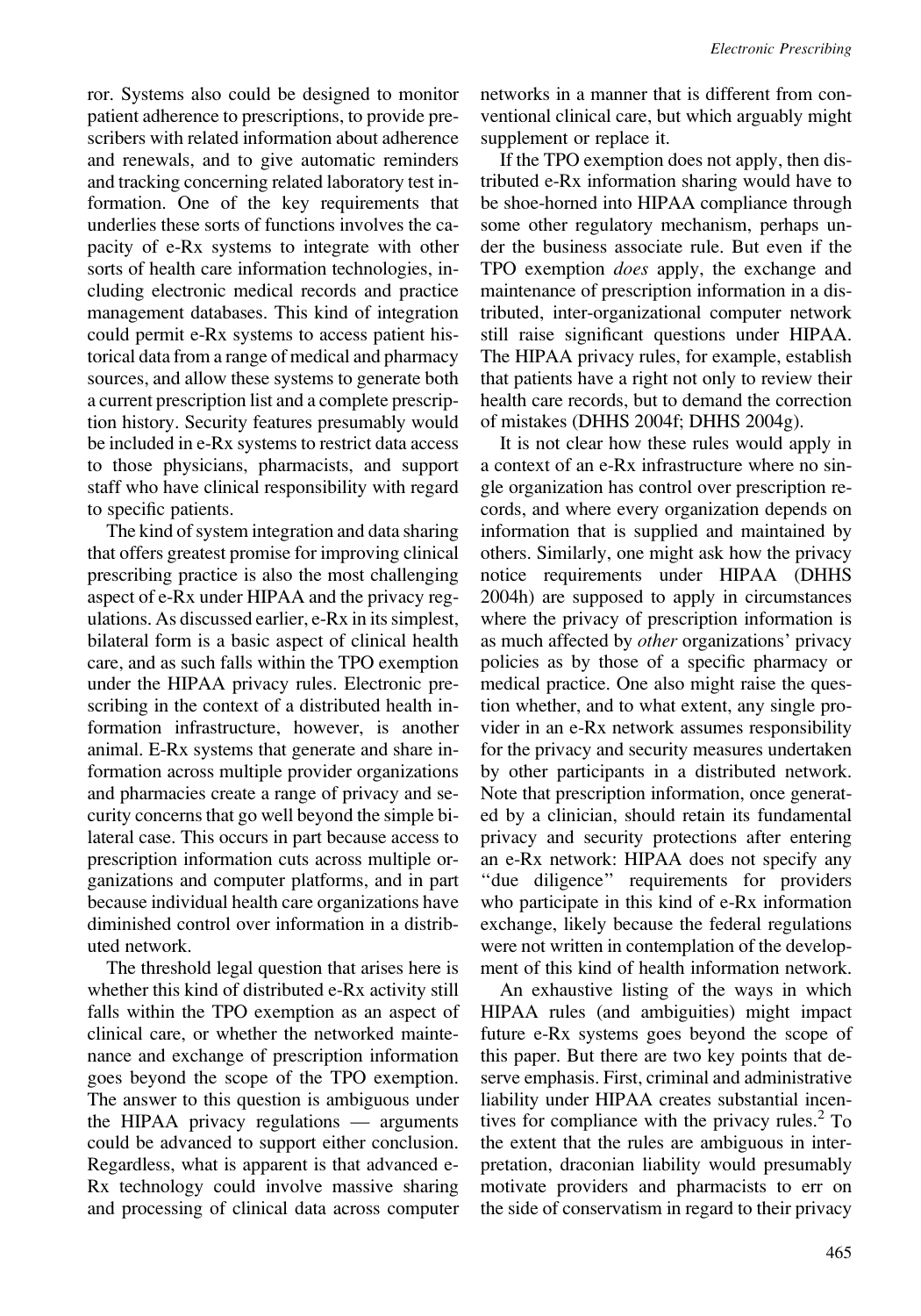policies, and consequently, in their adoption of new information technologies. Second, the development of new e-Rx systems presumably will be influenced by the contours of professional responsibility and liability established under HIPAA. To the extent that providers are either unable or unwilling, because of HIPAA, to exchange PHI over networks in support of clinical care, then the design of future e-Rx systems is likely to fall short of supporting some of the kinds of networkbased clinical features described earlier. Ultimately, the concern is that HIPAA's regulations and ambiguities could impede the development of e-Rx technology in ways not foreseen by regulators, thereby undermining the utility of e-Rx as a device for promoting patient safety in medication management.

#### **Discussion**

The impact of HIPAA on the development of new e-Rx technology is both subtle and far-reaching. The HIPAA privacy regulations are complicated and ambiguous in themselves, notwithstanding the continuing efforts of federal officials to provide guidance and clarification (DHHS 2004i). The impact of the law on e-Rx will depend, over time, on how the law is interpreted by regulators, courts, and state authorities. The ambiguity in the HIPAA rules is compounded by state privacy laws, and particularly state tort actions, which might adopt HIPAA standards as a platform for establishing civil liability against violators. The interface among HIPAA privacy rules, state tort laws, and future e-Rx technologies that have not yet been developed is necessarily speculative. Nevertheless, what is clear is that HIPAA and other health privacy laws will need to be interpreted and applied to a kind of distributed computing not presently commonplace in clinical health care. Under some interpretations, HIPAA rules and ancillary state privacy laws could create significant barriers to the development of this sort of technology. Thus, intervention by policymakers may be required to ensure that e-Rx and related technologies fully achieve their potential benefits.

Setting privacy concerns aside, it is noteworthy that e-Rx technology already has become an important element in several recent health care policy initiatives. Government efforts to address a perceived crisis in patient safety, for example,

have included a focus on the development of new clinical information technologies, including e-prescribing and computerized physician order entry (CPOE) systems (AHRQ 2004). Public investment in these technologies reflects a conviction among health policymakers that the technology can help to alleviate systemic errors in health care settings, with significant benefits to consumers and to society as a whole. In a complementary vein, recent Medicare legislation also has pressed the development of e-prescribing, by creating a grant program supporting the implementation and adoption of e-Rx technology starting in 2007 (Medicare Prescription Drug and Modernization Act of 2003, §108). Incongruously, these sorts of policy initiatives to promote e-Rx and its benefits could be undercut by HIPAA and other privacy laws, at least to the extent that network-based e-Rx functions are limited or curtailed. Resolution of the conflict will require a broader focus by policymakers on the legal landscape that surrounds e-Rx, and not just on government technology mandates and subsidy programs.

Again, it is important to acknowledge that privacy regulations under HIPAA reflect a balance among competing policy goals. Previous commentators have suggested that there is a fundamental trade-off between consumer privacy interests, and technology-enabled improvements in patient safety and health care quality (Gostin 1995). Without commenting on the relative importance of these interests, society would clearly be better off with policy reforms that facilitate the development of new e-Rx technologies, while simultaneously preserving rigorous privacy protections. This paper has argued that current federal privacy rules are likely to deter the development of e-Rx technologies in ways not easily foreseeable to the original authors of HIPAA. In consequence, future policy reform efforts should focus initially on ameliorating HIPAA disincentives to the development of new e-Rx systems, consonant with maintaining optimal privacy rights for consumers. At the margin, however, policymakers eventually may need to re-examine the appropriate balance between privacy interests and patient safety given the potential benefits that e-Rx, and other transformational medical technologies, might bring.

What are some specific recommendations for reform in connection with HIPAA and e-Rx?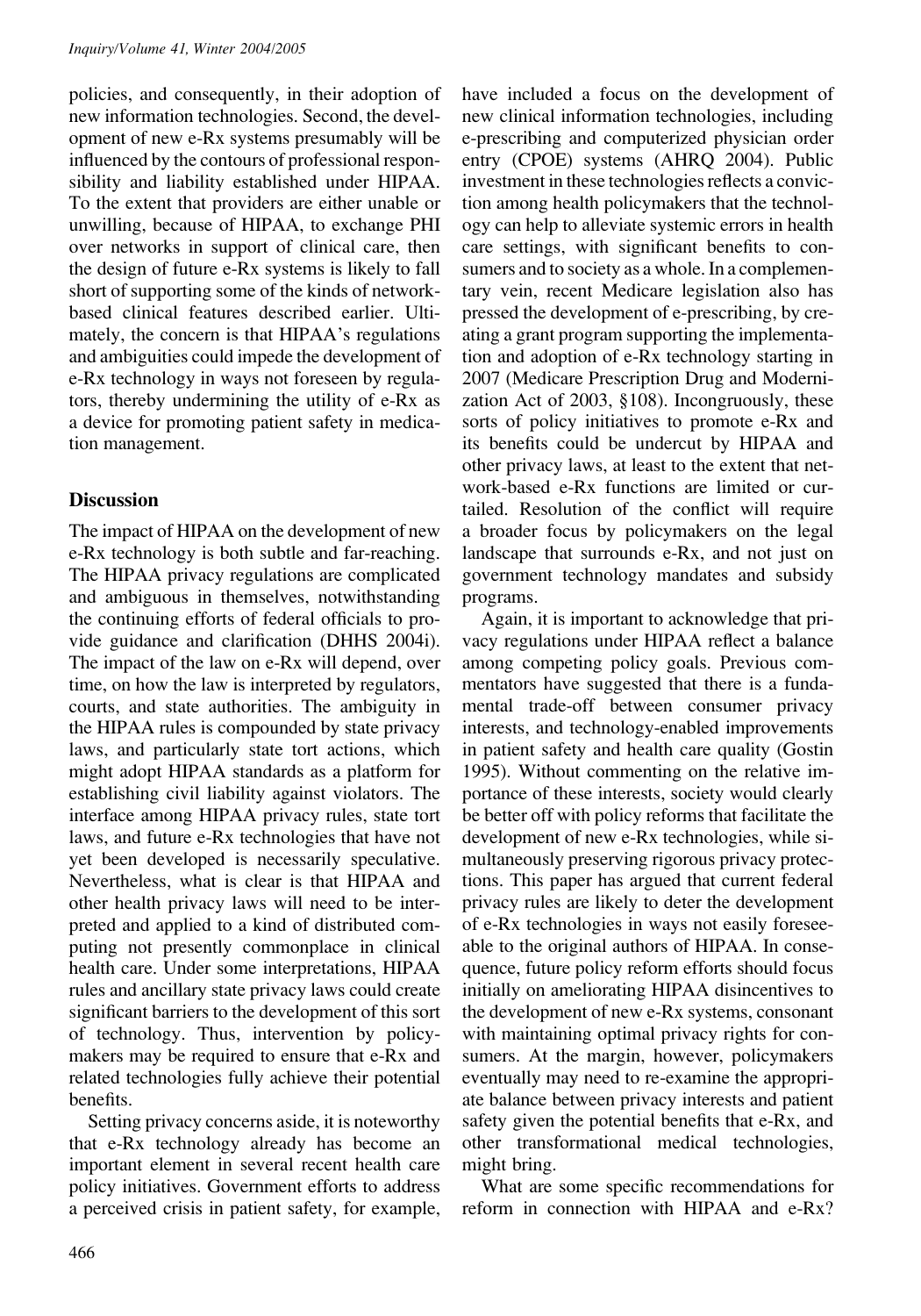First, policymakers should revise and clarify federal rules to recognize explicitly that networked information exchange in support of clinical practice is permitted under the TPO safe harbor of HIPAA. Participating in an e-Rx information network should not, by itself, violate the law, nor should participating make clinicians liable for privacy violations committed by other network participants. At the same time, the HIPAA privacy rules also may need revision to ensure adequate security, validation, and consumer opt-out measures in connection with access to distributed health information networks. The ultimate goal of reform is not to emasculate HIPAA, but instead to obtain appropriate privacy protections while facilitating the development of fully functional, network-based e-Rx systems. Achieving this goal also could involve some marginal tailoring of federal pre-emption of state privacy laws. Although controversial, such reform might help to capture the benefits of a safer, technologyenabled health care system, while preserving core policy interests in health information privacy.

In sum, HIPAA privacy and security regulations do exert operational requirements on current electronic prescribing activities, but may have a more far-reaching impact on future e-Rx systems and activities. HIPAA has the potential for undercutting future development of e-Rx by creating disincentives to the adoption of new e-Rx systems by provider organizations, and by influencing the design of future e-Rx systems and the kinds of functions that such systems eventually will support. It is the latter effect that should be of focal concern to policymakers seeking to balance interests in patient safety, information privacy, and new forms of health information technology. In the absence of targeted reforms to current privacy laws, there is a significant likelihood that the potential benefits from e-Rx technology will not be fully realized.

#### Notes

- 1 Of course, a pharmacist could always telephone a physician to confirm the validity of an electronic prescription, but part of the functional benefit of e-Rx systems presumably involves eliminating the need for that kind of direct contact.
- 2 Civil liability under state tort laws (e.g., for breach of confidentiality) may also create incentives for compliance with HIPAA privacy standards.

#### References

- Agency for Healthcare Research and Quality (AHRQ). 2004. Using Computers and Information Technology to Prevent Errors. Available at: http://www.ahrq.gov/qual/newgrants/it.htm Accessed Feb. 20.
- Annas, G. J. 2003. HIPAA Regulations A New Era of Medical-Record Privacy? New England Journal of Medicine 348(15):1486–1490.
- Ash, J.S., P.N. Gorman, and W.R. Hersh. 1998. Physician Order Entry in U.S. Hospitals. Proceedings of the American Medical Informatics Association. pp. 235–239.
- Bell, D.S., S. Cretin, R.S. Marken, and A.B. Landman. 2004. A Conceptual Framework for Evaluating Outpatient Electronic Prescribing Systems Based on their Functional Capabilities. Journal of the American Medical Informatics Association 11(1):60–70.
- Bell, D.S., R.S. Marken, R.C. Meili, C.J. Wang, M. Rosen, R.H. Brook, and RAND Electronic Prescribing Expert Advisory Panel. 2004. Recommendations for Comparing Electronic Prescribing Systems: Results of an Expert Consensus Process.

Health Affairs. Web exclusive. May 25. Available at: www.healthaffairs.org

- Department of Health and Human Services (DHHS). 2000. Standards for Privacy of Individually Identifiable Health Information. Federal Register 65:82,461–82,465.
- -. 2004a. 45 C.F.R. § 164.502, Privacy of Individually Identifiable Health Information: Uses and Disclosures of Protected Health Information, General Rules.
- . 2004b. 45 C.F.R. § 164.506, *Privacy of Indi*vidually Identifiable Health Information: Uses and Disclosures to Carry Out Treatment, Payment, or Health Care Operations.
- -. 2004c. 45 C.F.R. § 160.103, General Administrative Requirements: Definitions.
- -. 2004d. 45 C.F.R. § 164.532, Privacy of Individually Identifiable Health Information: Administrative Requirements.
- -. 2004e. 45 C.F.R. § 164.312, Security Standards for the Protection of Electronic Protected Health Information: Technical Safeguards.